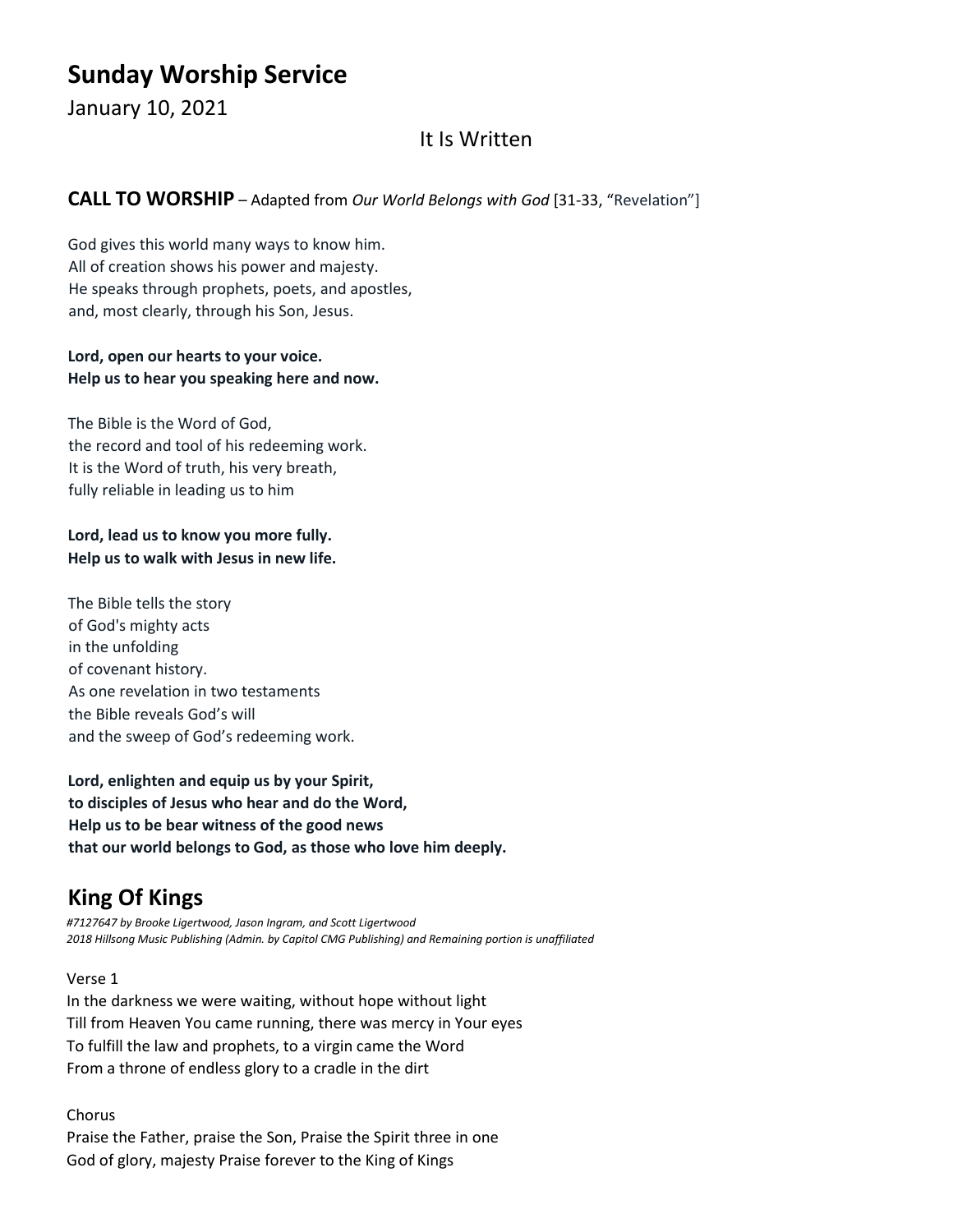#### Verse 2

To reveal the kingdom coming, and to reconcile the lost To redeem the whole creation, you did not despise the cross For even in Your suffering, you saw to the other side Knowing this was our salvation, Jesus for our sake You died

#### Verse 3

And the morning that You rose, all of heaven held its breath Till that stone was moved for good, for the Lamb had conquered death And the dead rose from their tombs, and the angels stood in awe For the souls of all who'd come, to the Father are restored

#### Verse 4

And the Church of Christ was born, then the Spirit lit the flame Now this Gospel truth of old shall not kneel shall not faint By His blood and in His Name, in His freedom I am free For the love of Jesus Christ, who has resurrected me

## **Be Thou My Vision**

*#30639 by Mary Elizabeth Byrne and Eleanor Henrietta Hull Public Domain*

Intro - hold

#### Verse 1

Be thou my vision O Lord of my heart Not be all else to me, save that thou art Thou my best thought by day or by night Waking or sleeping thy presence my light

#### Verse 2

Be thou my wisdom, be thou my true word I ever with thee and thou with me Lord Thou my great Father and I, thy true son Thou in me dwelling and I with thee one

#### Verse 3

Riches I heed not, nor man's empty praise Thou mine inheritance now and always Thou and thou only first in my heart High King of heaven, my treasure thou art

#### Verse 4

High King of heaven when victory is won May I reach heaven's joys O bright heaven's sun Heart of my own heart whatever befall Still be my vision O ruler of all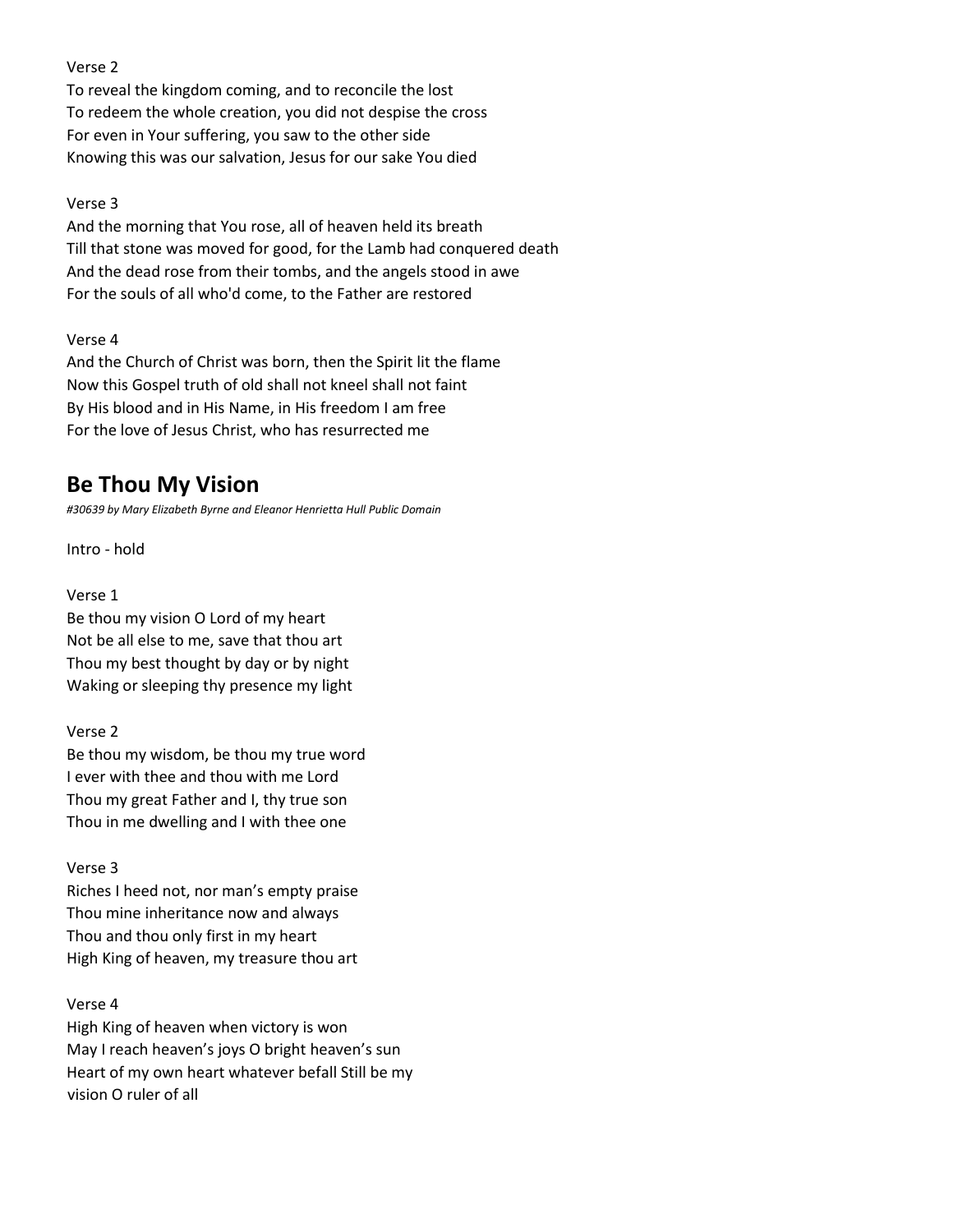## **Look To The Son**

*#7068422 by Joel Houston, Marty Sampson, Matt Crocker, Reuben Morgan, and Scott Ligertwood 2016 Hillsong Music Publishing*

Verse 1 Salvation tearing through the dead of night See the kingdom burst into colour at the speed of light Freedom shaking up the atmosphere As the shadows fade into nothing as the day appears

Pre-Chorus Beyond the skies above love reaching out for us The everlasting One Jesus our God

Chorus Oh we look to the Son set our eyes on our Saviour See the image of love sing His praises forever Oh we look to the Son

#### Verse 2

Creation waking up to kingdom come See the hope of heaven shining like the rising sun Now forever lifted up from death to life There's no fear in love and no darkness in His endless light

## **Sermon Title: The Light of His Presence Scripture Text: Psalm 119:89-112**

## **Thy Word**

*#14301 by Amy Grant and Michael W. Smith 1984 Meadowgreen Music Company and Word Music, LLC*

#### Verse

Thy word is a lamp unto my feet And a light unto my path. Thy word is a lamp unto my feet And a light unto my path.

Chorus When I feel afraid, And think Ive lost my way Still, youre there right beside me. Nothing will I fear As long as you are near; Please be near me to the e-e-e-e-end.

I will not forget Your love for me and yet My heart forever is wandering Jesus be my guide And hold me to your side I will love you to the end